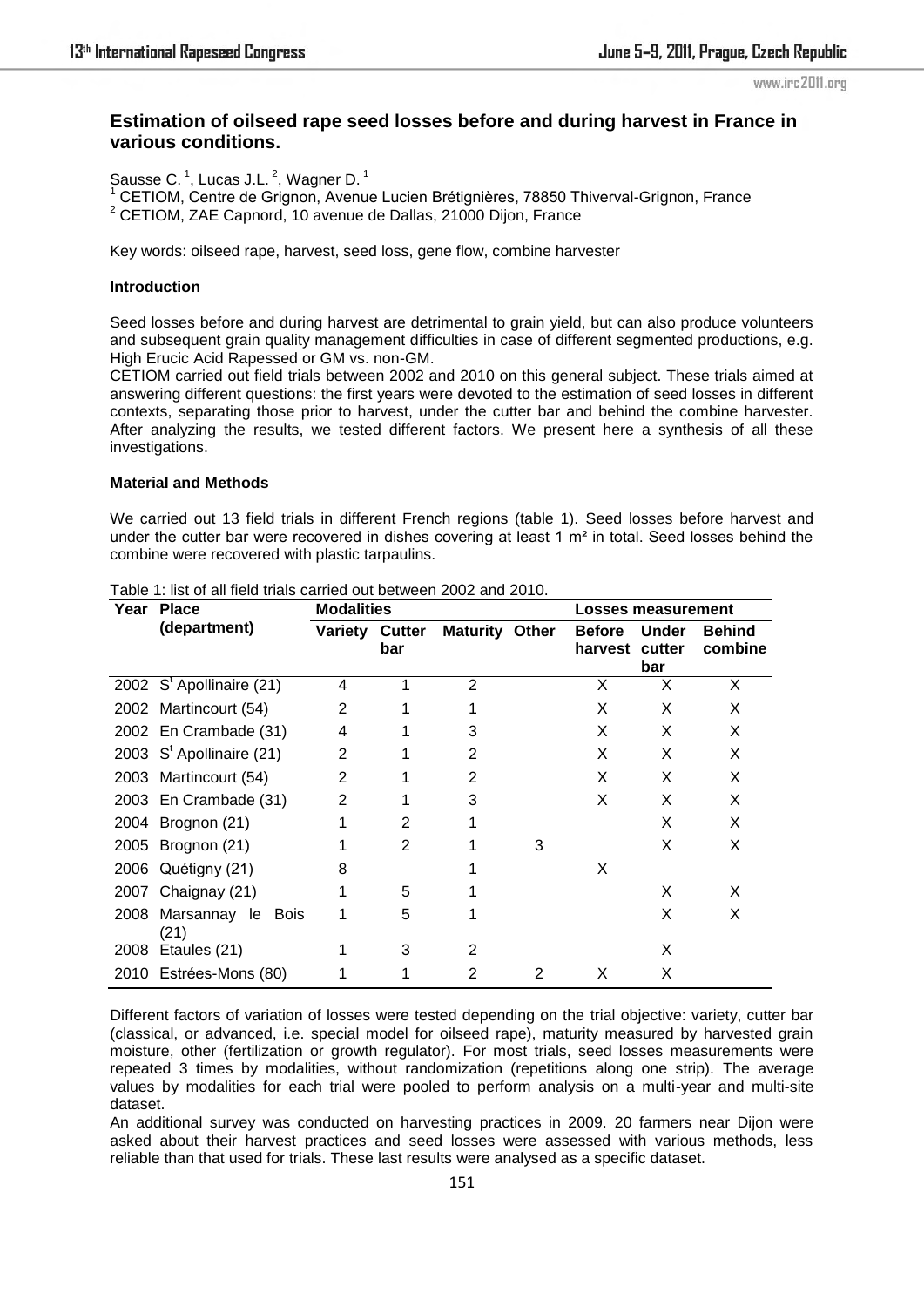# **Results and discussion**

## Estimation of total losses

The average total losses were 2.4 q/ha (7.8% of the potential yield), occurring mainly under the cutter bar, but with losses behind the combine possibly high, and losses before harvest still uncommon. This general figure hid a considerable variability (figure 1).



Figure 1: seed losses measured on the 13 field trials.

## Before harvest

The losses before harvest were moderate. The highest were obtained after storms. It was not possible to discriminate the impact of different varieties in a specific trial on that subject in 2006, due to low losses.

### Under the cutter bar

Grain moisture and the type of cutter bar were the two main factors influencing seed losses under the cutter bar. The modelling of losses based on these variables bar showed significative effects, but generated a high residual variability (table 1).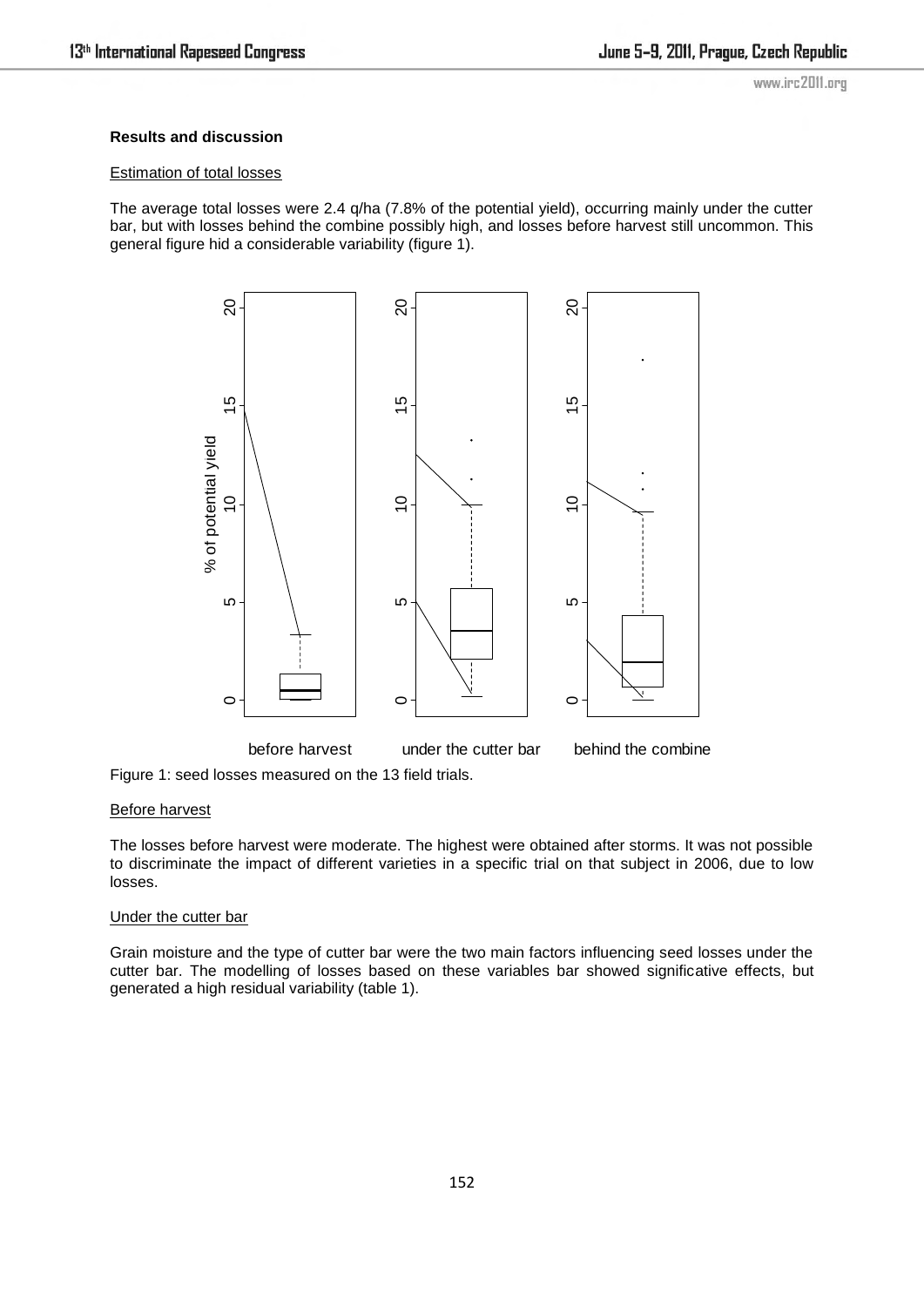Table 1: Analysis of covariance on losses under the cutter bar expressed as % of the potential yield; adj  $r^2 = 0.33$ .

|                     | Estimated coefficient | P-value           |
|---------------------|-----------------------|-------------------|
| Intercept           | 8.5                   |                   |
| Advanced cutter bar | -2.8                  | $2.10^{\circ}$    |
| Grain moisture      | -0.5                  | 10 $\rm ^{\circ}$ |

The increasing of losses with grain desiccation is probably the consequence of low mechanical siliquae resistance caused by drying. The use of a special cutter bar for oilseed rape reduced the losses about 60% considering all trials. But the manufacturers propose different models of this kind of equipment. The results obtained in Dijon 2008 on this topic showed the efficiency of an advanced cutter bar was proportional to its depth (figure 2). Seed losses were higher at the middle of the cutter bar when classical, while smoother when advanced. Another advantage of this equipment is to allow faster harvest than with conventional equipment.



Figure 2: seed losses at different locations under the cutter bar, for different depths of cutter bar. Total losses are indicated between brackets. Marsannay trial in 2008.

### Behind the combine

Variability of losses behind the combine was more difficult to explain. We observed highest losses for early harvests involving non-threshed green siliquae, with grain moisture above 10%. The combined effects of machine settings and threshing equipment could play a role, but were not described in detail.

The 2010 trial and the 2009 survey suggested that an early harvest could increase losses behind the combine, due to the conjunction of dry grain and moist straw, which involves grain threshing difficulties. But this conclusion has to be confirmed, due to less reliable methods for seed loss recovering.

## **Discussion**

Many variables influencing seed losses are difficult to control under experimental conditions. For example, the degree of ripeness cannot be simply described by a harvesting date or average harvested grain moisture. Our observations showed that it should be splitted into three variables each having a specific effect: mechanical siliquae resistance, straw humidity and volume; grain ripeness homogeneity. Furthermore, harvest practices are extremely diverse and difficult to describe precisely. The 2009 field survey showed the diversity of these practices: machine settings were highly variable and the manufacturers offered diversified equipments.